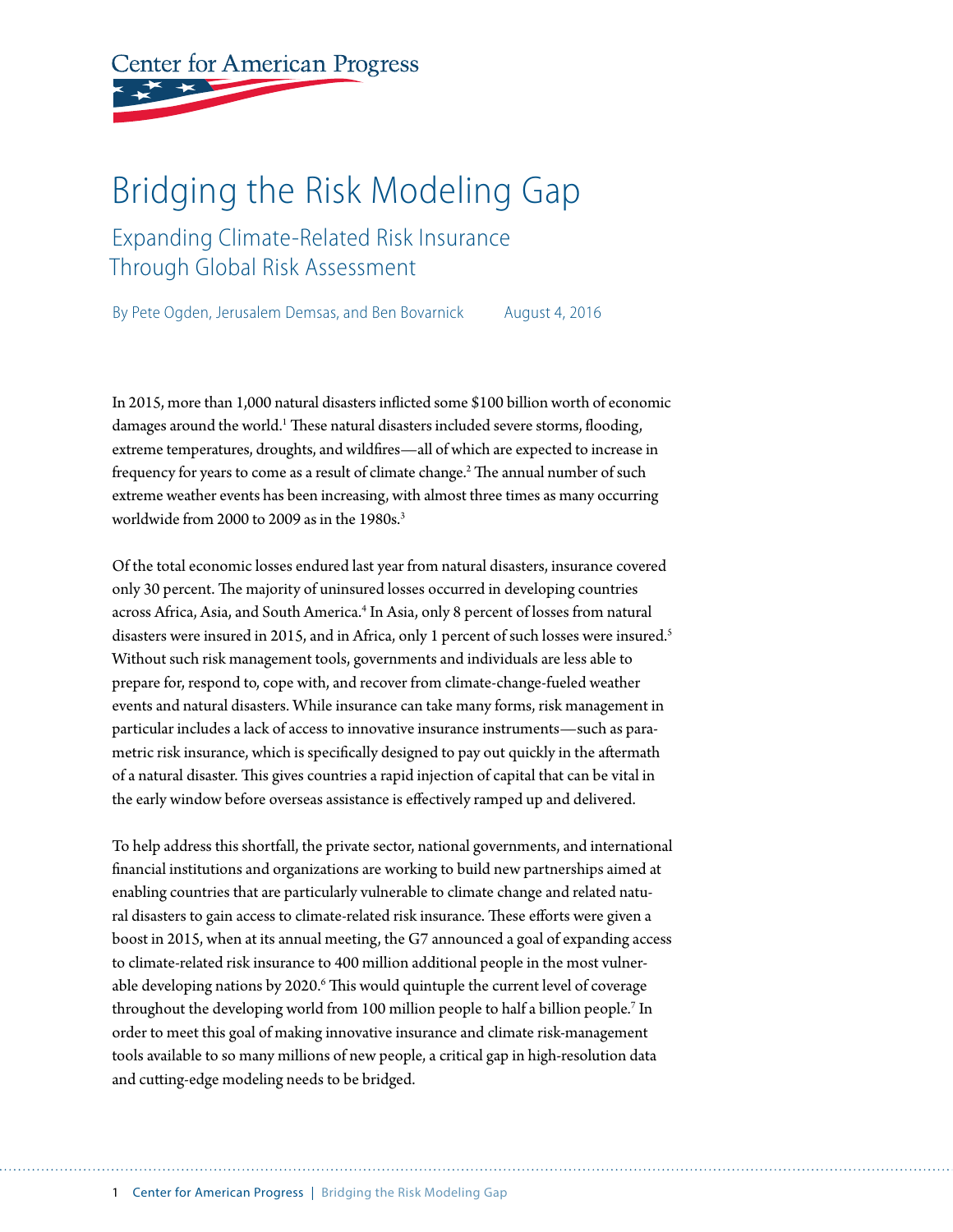### The opportunity for parametric insurance and catastrophe bonds

While insurance takes a variety of forms, one of the most promising for achieving the G7 goal is parametric risk insurance. Unlike traditional indemnity insurance—which prices premiums and payouts according to assessments of insured damages—parametric risk insurance offers preset payouts that can be disbursed in the immediate aftermath of a disaster when established environmental benchmarks, such as wind speed or rainfall levels, are exceeded.<sup>8</sup> Other mechanisms—such as catastrophic bonds, or cat bonds—that can be bought and sold in financial markets rely on similar triggers. Since 2003, 43 countries have secured parametric coverage or begun to develop their own parametric risk insurance programs.<sup>9</sup>

Fortunately, increased political attention is being paid to the positive role such insurance can play in helping the most vulnerable countries better cope with the effects of climate change. When President Barack Obama met with leaders of a number of highly vulnerable small island states at the international climate conference in Paris last December formally know as the 21st Conference of the Parties to the U.N. Framework Convention on Climate Change—the administration announced that it would provide \$30 million specifically to support parametric risk insurance programs operated by the Pacific Catastrophe Risk Assessment and Financing Initiative, the Caribbean Catastrophe Risk Insurance Facility, and the African Risk Capacity.10

Still, achieving the G7 goal will be difficult without more leadership and resources from the G7. As discussed in the 2015 Center for American Progress report "Key Principles for Climate-Related Risk Insurance," there are a number of design challenges that need to be worked out. But one thing that can and must be addressed immediately is the shortage of adequate risk modeling in developing countries—risk modeling that is a prerequisite for scaling up climate-related risk insurance system globally.<sup>11</sup>

#### The need for expanded risk modeling

In 2006, the World Meteorological Organization completed a survey to evaluate the capacity, gaps, and needs of national meteorological and hydrological services in 139 different countries. Ninety percent of these countries indicated a number of shortcomings, including in their weather-observation networks; their maintenance capacities for hazard databases; and their methodologies for risk modeling to support development planning in different economic sectors.

Modeling risk is no small task. Pricing for catastrophe insurance is both volatile and expensive, and insurance companies must collect exposure data from countries in order to model risk and establish policies. In many regions, aircraft and drone flybys mapping relevant territories have increased from weekly to daily affairs, capturing weather patterns, as well as the physical and economic landscape. Resolution has increased significantly, making models more accurate as inputs become more precise.<sup>12</sup>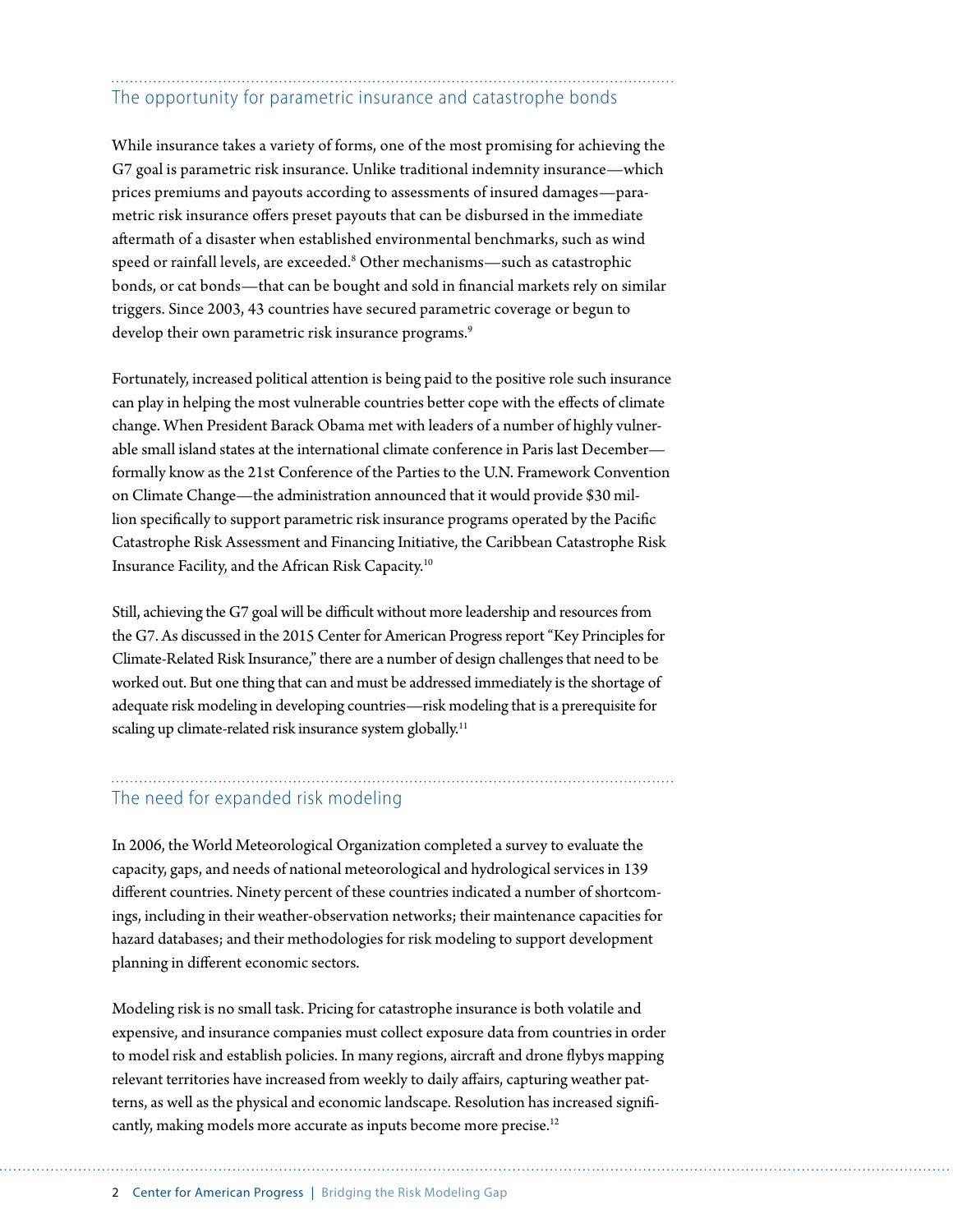

AIR Worldwide, one of the top catastrophe modeling companies, noted in late 2014 that it was "not aware of any market information system operating in a developing country that also incorporates agricultural risk modeling for risk management."13 Nonmodeled disasters accounted for 30 percent of insurance claims as of 2015. In 2011—the costliest year for catastrophe losses yet, at \$380 billion lost globally—60 percent of losses were from nonmodeled perils.<sup>14</sup>

International financial institutions, development institutions, and national governments are currently making efforts to improve data needed for risk modeling and risk modeling itself in the developing world. For example, when the Caribbean Catastrophe Risk Insurance Facility—the world's oldest multicountry parametric risk pool—launched in 2007, it did so with financial contributions from Canada, the European Union, the United Kingdom, France, Ireland, Bermuda, Japan, the World Bank, and the Caribbean Development Bank. These contributions totaled \$50 million.15

Furthermore, the World Bank has commissioned several catastrophic risk models, including awarding a grant to international risk management innovation company ImageCat to develop a physical exposure database for Ethiopia, Kenya, Niger, Senegal, and Uganda.<sup>16</sup>

Nevertheless, data on natural disasters and disaster risk reduction are still severely lacking at the local level, which constrains improvements to reduce local vulnerabilities to extreme weather. Spatial coverage and database resolution are typically global and only retain state-level information, meaning that local levels lack specific data, which creates a wide degree of variation between loss estimates among subnational regions.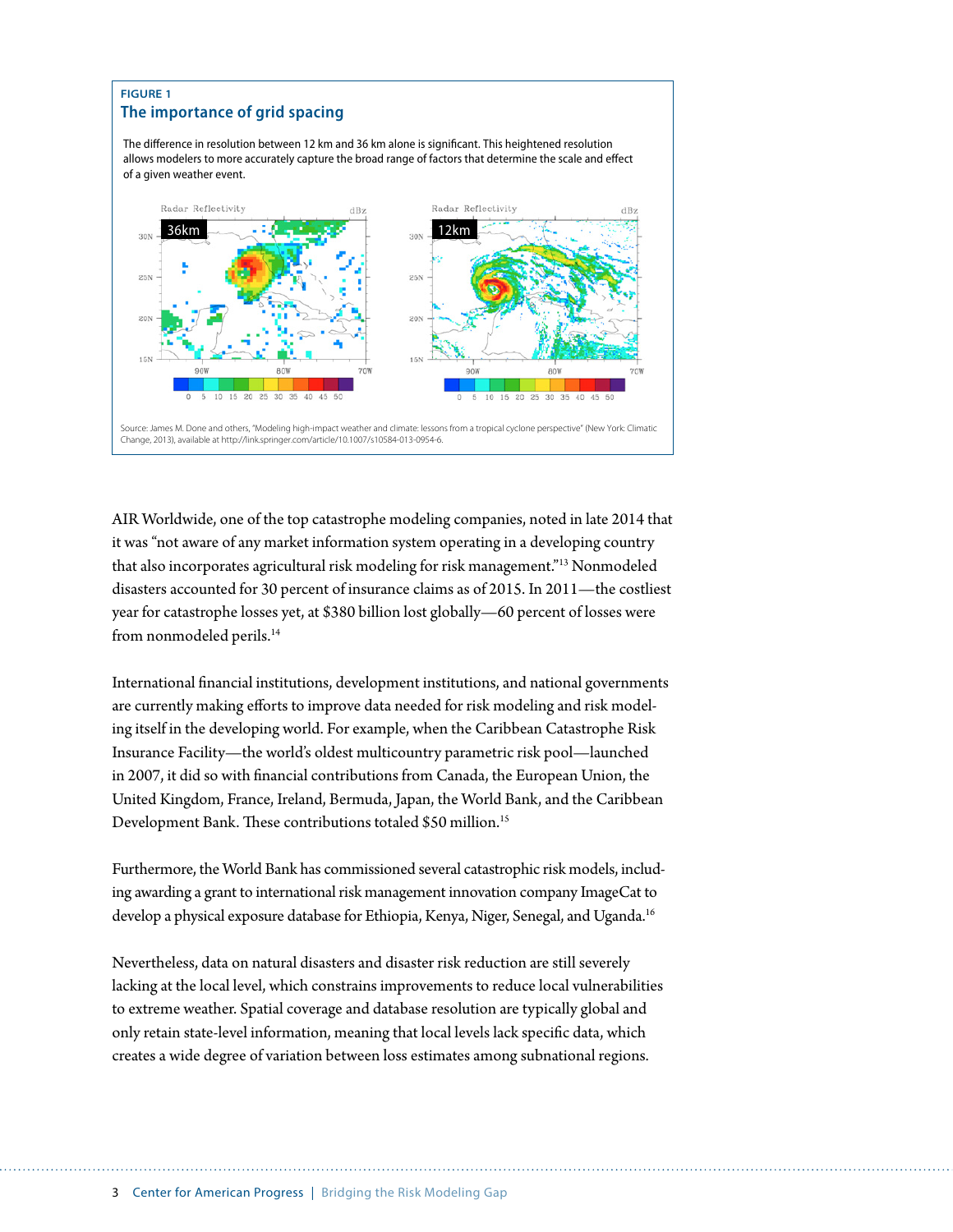Additionally, the threshold at which unique catastrophic events are catalogued often excludes smaller events with lower monetary losses.<sup>17</sup> Other discrepancies between databases, such as nonmarket loss calculations—including health effects, natural asset/ ecosystem damage, and the loss of historical and cultural assets—lack consensus on the physical effects of climate change and a nation's adaptive capacity, as well as on the value of biodiversity and cultural heritage in risk assessments.<sup>18</sup>

Expanding modeling to cover new geographic areas or new risks in a given area not only is a precondition to providing climate-related risk insurance to populations in those areas but also is critical to diversifying risk on the global scale, which would allow for expansion of coverage in areas where headway has already been made.

For instance, over the past decade, regional risk insurance pools have emerged to collectively pool and diversify the risk of countries in West Africa, the Caribbean, the South Pacific, and elsewhere.19 By occupying single regions, however, regional pools' vulnerability to widespread disasters, such as hurricanes, typhoons, or droughts, increases. This can trigger payouts to multiple members of a risk pool, depleting a program's capital reserves and resulting in higher premiums. Although these programs have attempted to ensure sufficient capital reserves against this risk, efforts to expand coverage beyond these programs will require greater geographic diversification.

As flooding in Southeast Asia is unlikely to be accompanied by drought in West Africa, for instance, including policies for both regions in a risk pool could reduce its overall risk exposure and could potentially lower premium costs for members. However, global risk diversification will require broad expansion of modeling to uninsured countries in order to adequately construct policies for new countries.

The G7 can and should play an important role in helping ensure that it meets its goal of expanding climate-related risk insurance in developing countries. Unfortunately, it was silent on the issue of risk insurance at its meeting this year. In 2017, the G7 should refocus its efforts on this task by advancing a public-private partnership between G7 nations, international insurers, and financial institutions to expand modeling capacity and eliminate the risk modeling gap. It can lift up and accelerate nascent innovative partnerships in this area, such as the Insurance Development Forum, which brings together the World Bank, the United Nations, and the insurance industry to focus on expanding insurance access to people in developing countries.<sup>20</sup> The G7 also can provide additional financial and technical resources to provide expertise on weather patterns and projections, modeling design, and other important prerequisites for climate-related risk insurance expansion.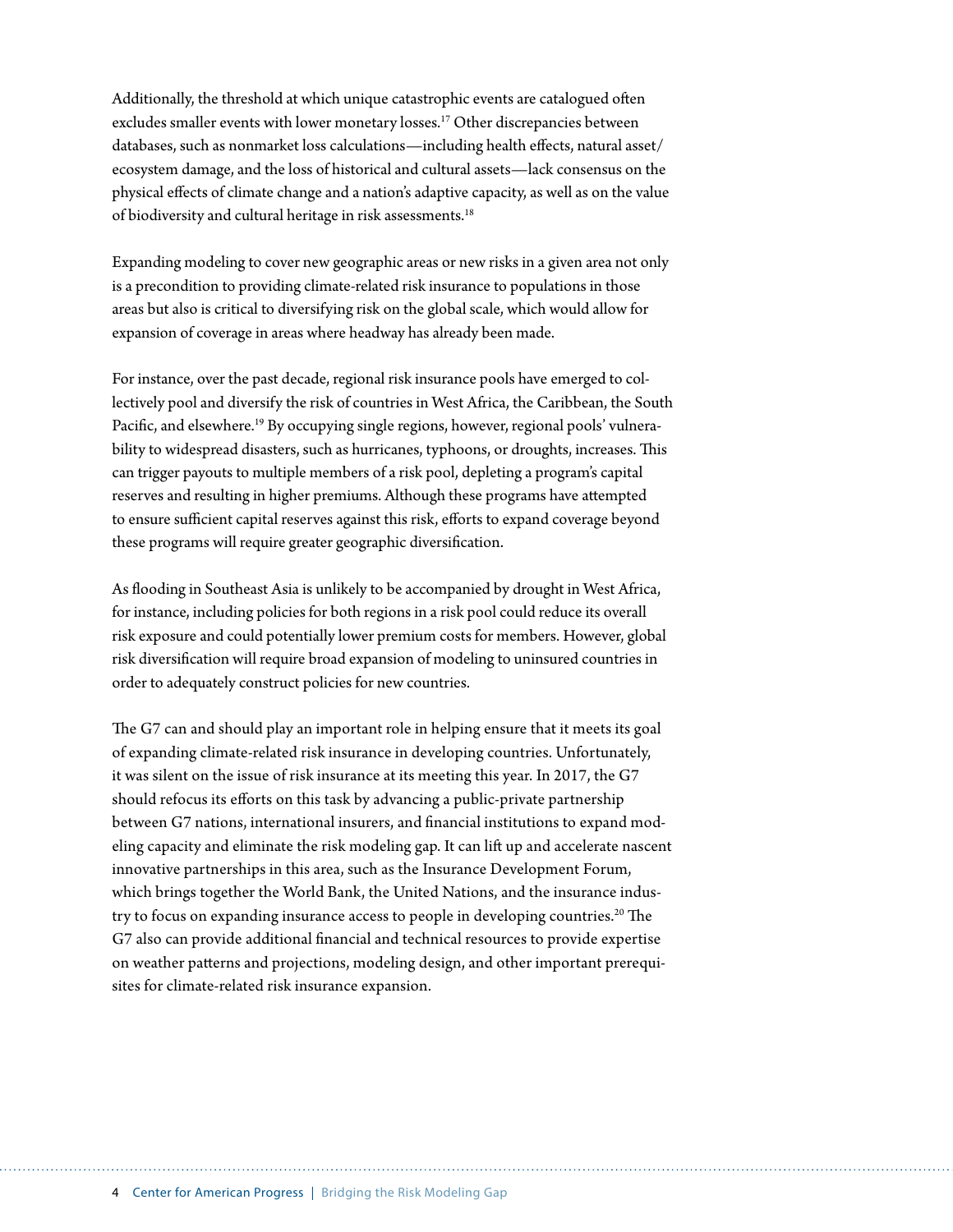#### Conclusion

While the Paris Agreement marked a historic turning point in global efforts to combat climate change, the United States must nevertheless continue to ramp up efforts to help the world's most vulnerable people and countries cope with the effects of climate change that it is already too late to avert. By providing additional tools and resources—and partnering with other countries, international financial institutions, and the private sector—the United States can drive progress toward this end by expanding access to climate-related risk insurance coverage in developing countries, in line with last year's G7 goal.

*Pete Ogden is a Senior Fellow at the Center for American Progress. Jerusalem Demsas is an intern with the Energy Policy team at the Center. Ben Bovarnick is a former Research Assistant with the Energy Policy team at the Center.*